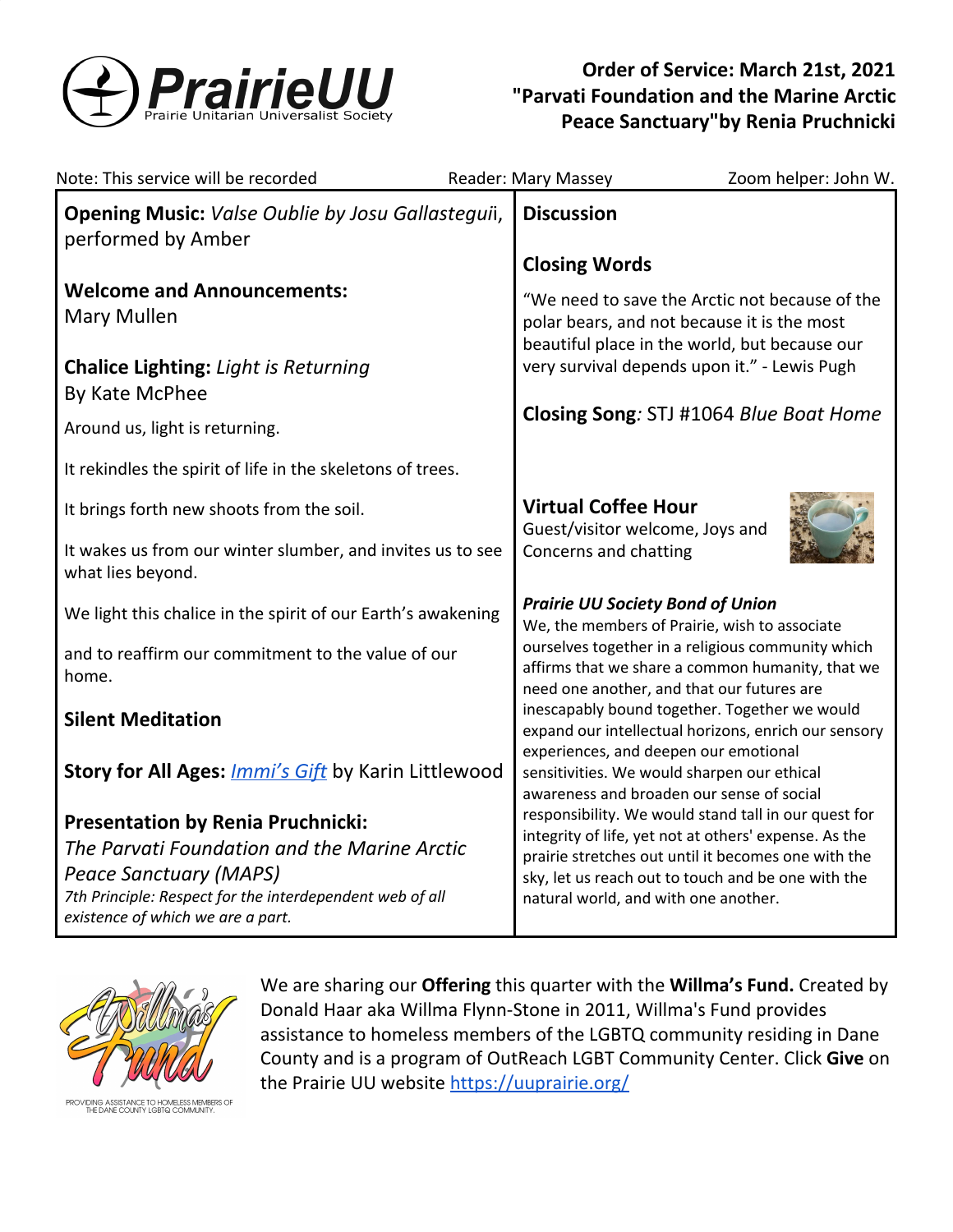## **Upcoming Events**

#### **Prairie Study Group (2nd & 4th Mondays) 7pm**

This study group is part of Prairie's initiative to become a more truly welcoming congregation to those of all ethnic and class backgrounds, genders and sexual orientations as we proclaim at the start of our services. Please participate if you can.

Join by computer: <https://us02web.zoom.us/j/88309002767> Join by phone: 1 (312) 626-6799 Meeting ID: 883 0900 2767

## **Tuesday Trivia (1st and 3rd Tuesdays of every month) 7pm**

During covid19 in person trivia has moved online! Prairie members and non members are invited to play. Email Renee reneedeschard[at sign]gmail.com to get added to the trivia email list.

Join by computer: <https://us02web.zoom.us/j/89006194902>

### **Thursday Fun 6:30pm**

ALL are welcome. Wednesday activities may include read alouds, show & tell, virtual hide & seek, talent shows, pet demonstrations, sing-a-longs, or general tomfoolery. Actually, the tomfoolery is guaranteed. Hope to see you there! Fun usually ends by 7pm

Join by computer: <https://us02web.zoom.us/j/84638913138>

## **Prairie Sing Along (2nd and 4th Thursdays) 7pm**

Join us for our Sing Along! We meet every 2nd and 4th Thursday of the month at 7:00pm. Music and lyrics are displayed on the screen. Visitors and guests are always welcome!

[Join by computer](https://us02web.zoom.us/j/85355334298):<https://us02web.zoom.us/j/83721450396> Join by phone: 1(312) 626-6799 Meeting ID: 837 2145 0396

### **Virtual Dungeons and Dragons (advanced group) (every Friday) 4:30pm**

Bring your character and immerse yourself in a virtual world of storytelling and decision-making. Camera & microphone will be necessary to interact fully. This group is open to anyone! Ages 9 & up will be most comfortable.

Join by computer: <https://us02web.zoom.us/j/81808854406>

## **Virtual Dungeons and Dragons (beginners group) (every Saturday) noon**

Looking for a fun way to get social with friends? Well, this is the group for you! No prior experience necessary - though a camera & microphone will be required for full participation. This group is open to anyone! Ages 9 & up will be most comfortable.

Join by computer: <https://us02web.zoom.us/j/81775992109>

### **Sunday Service: "Restringing the Bead" by Michael Eselun 3/28 10am**

Popular guest speaker and oncology chaplain Michael Eselun will explore our relationship to our own stories and how we use them in the attempt to make spiritual sense of our lives.

Join by computer[:](https://us02web.zoom.us/j/86847774364) <https://us02web.zoom.us/j/86387565125>

Join by phone: +1 312 626 6799 Meeting ID: 863 8756 5125